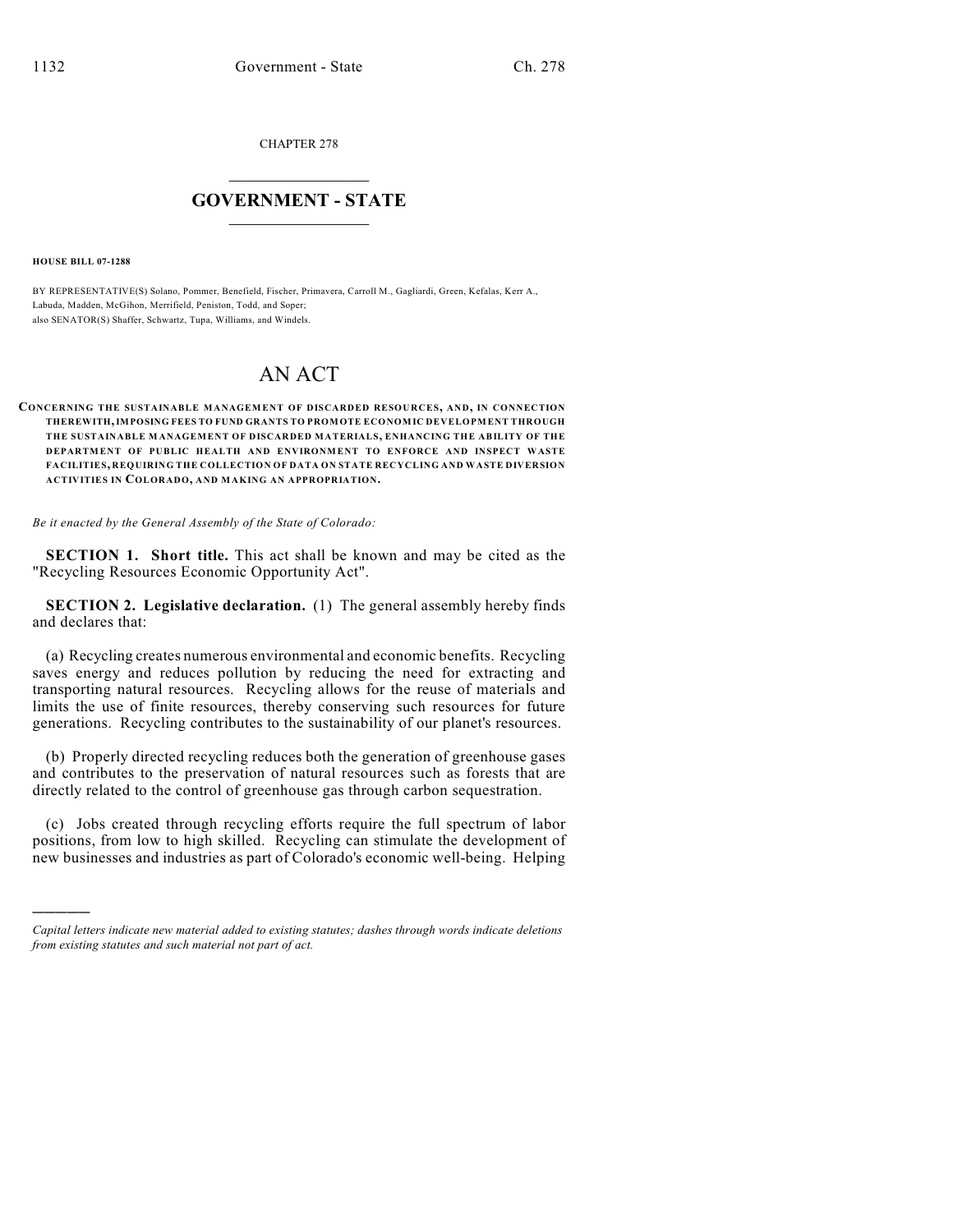existing businesses utilize recycled materials generated in the state can provide markets for recycled material and increase recycling in the state.

(d) Colorado lags behind other states in state moneys expended on recycling. No state agency currently has the responsibility to encourage or help sustain recycling in Colorado.

(e) Private businesses, local governments, and nonprofit entities currently make recycling collection available to some residents and businesses, thereby contributing to the state's overall waste diversion. However, many rural areas within the state are unable to support recycling programs without assistance because of economics associated with the collection and transport of the materials. Local governments, especially in smaller rural communities, need assistance in order to establish recycling programs and related infrastructure.

(f) The provisions of this act will assist the state in achieving its potential in recycling materials, materially advance economic development and job growth, and preserve the state's natural beauty.

**SECTION 3.** The introductory portion to 25-16-104.5 (1) and 25-16-104.5 (6), Colorado Revised Statutes, are amended, and the said 25-16-104.5 is further amended BY THE ADDITION OF THE FOLLOWING NEW SUBSECTIONS, to read:

**25-16-104.5. Solid waste user fee - imposed - rate - direction - legislative declaration - repeal.** (1) SUBJECT TO THE PROVISIONS OF SUBSECTION (1.5) OF THIS SECTION, on and after January 1, 1986, there is hereby imposed a user fee upon each person disposing of solid waste at an attended solid wastes disposal site. The fee is intended to be a charge to waste producers in addition to any charges specified by contract. Such fee shall be collected by the operator of such site or facility at the time of disposal and shall be imposed and passed through to waste producers and other persons at the following rate, or at an equivalent rate established by the department:

(1.5) THE GENERAL ASSEMBLY HEREBY FINDS AND DECLARES THAT, FOR PURPOSES OF THIS SECTION, A USER FEE IS INTENDED TO BE A CHARGE IMPOSED UPON WASTE PRODUCERS IN ADDITION TO ANY CHARGE SPECIFIED BY CONTRACT. ANY SUCH USER FEE IMPOSED BY THIS SECTION SHALL BE ITEMIZED AND DEPICTED ON ANY BILL, RECEIPT, OR OTHER MECHANISM USED FOR SOLID WASTE MANAGEMENT SERVICES RENDERED TO ANY PERSON DISPOSING OF SOLID WASTE AND SHALL BE IN ADDITION TO THE COSTS OF ANY OTHER SOLID WASTE MANAGEMENT SERVICES PROVIDED.

 $(3.7)$  (a) SUBJECT TO THE PROVISIONS OF SUBSECTION  $(1.5)$  OF THIS SECTION, IN ADDITION TO ANY OTHER USER FEE IMPOSED BY THIS SECTION, ON OR AFTER JULY 1, 2007, THERE IS HEREBY IMPOSED A USER FEE TO BE APPLIED TO REIMBURSE THE DEPARTMENT FOR THE DEPARTMENT'S APPROPRIATION FOR SOLID WASTE MANAGEMENT. THE FEE SHALL BE COLLECTED BY THE OPERATOR OF AN ATTENDED SOLID WASTE DISPOSAL SITE AT THE TIME OF DISPOSAL AND SHALL BE IMPOSED AND PASSED THROUGH TO WASTE PRODUCERS AND OTHER PERSONS DISPOSING OF WASTE AT THE FOLLOWING RATE OR AT AN EQUIVALENT RATE ESTABLISHED BY THE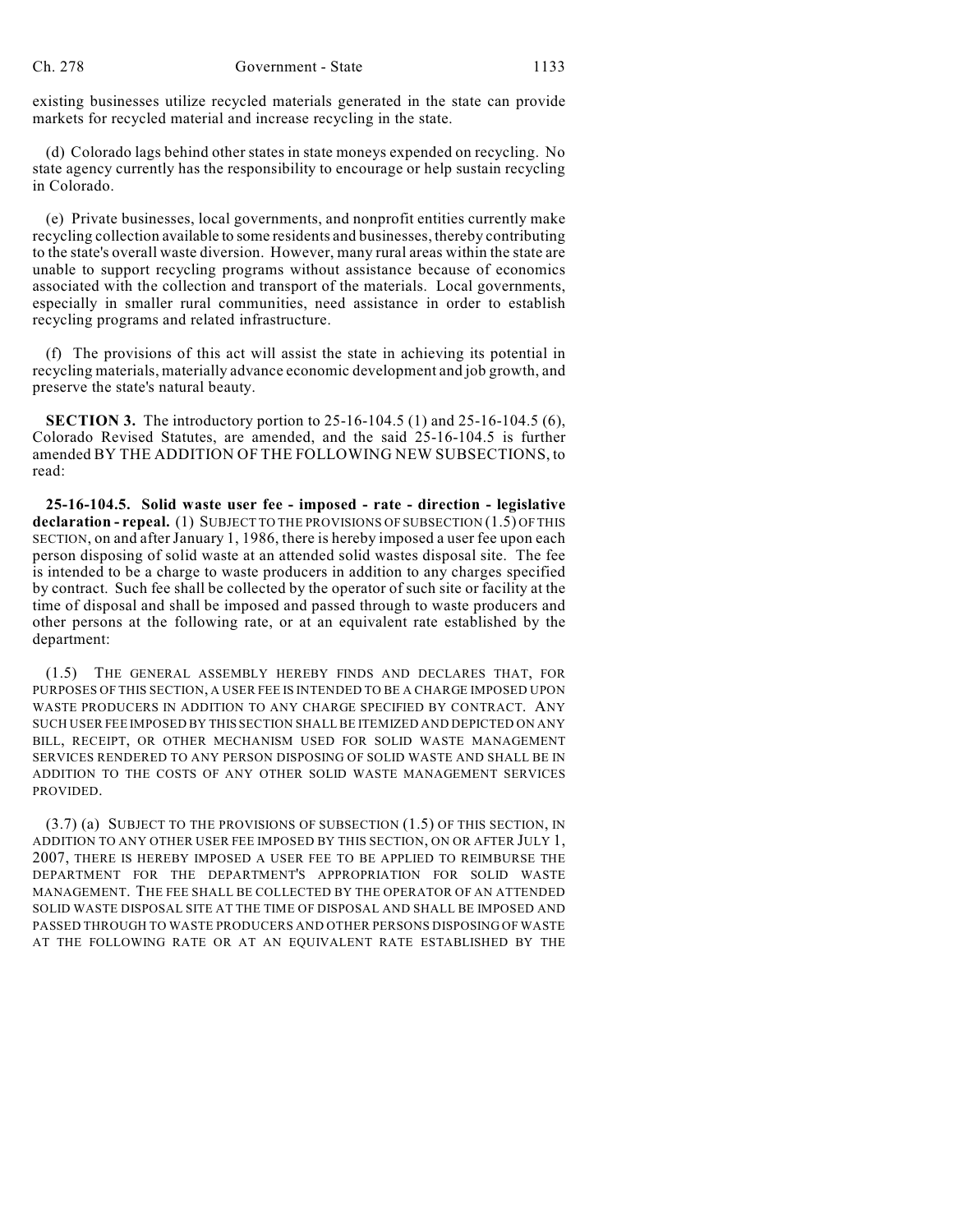DEPARTMENT:

(I) ONE CENT PER LOAD TRANSPORTED BY A MOTOR VEHICLE THAT IS COMMONLY USED FOR NONCOMMERCIAL TRANSPORT OF PERSONS OVER THE PUBLIC HIGHWAYS;

(II) TWO CENTS PER LOAD TRANSPORTED BY A TRUCK, AS DEFINED IN SECTION 42-1-102 (8), C.R.S., THAT IS COMMONLY USED FOR THE NONCOMMERCIAL TRANSPORT OF PERSONS AND PROPERTY OVER PUBLIC HIGHWAYS; AND

(III) THREE CENTS PER CUBIC YARD PER LOAD TRANSPORTED BY ANY COMMERCIAL VEHICLE OR OTHER VEHICLE NOT INCLUDED IN THE VEHICLES DESCRIBED IN SUBPARAGRAPH (I) OR (II) OF THIS PARAGRAPH (a).

(b) ANY USER FEE COLLECTED BY THE OPERATOR OF A SOLID WASTE DISPOSAL SITE OR FACILITY PURSUANT TO PARAGRAPH (a) OF THIS SUBSECTION (3.7) SHALL BE TRANSMITTED NOT LATER THAN THE LAST DAY OF THE MONTH FOLLOWING THE END OF EACH CALENDAR QUARTER TO THE STATE TREASURER, WHO SHALL CREDIT ONE HUNDRED PERCENT OF SUCH MONEYS TO THE SOLID WASTE MANAGEMENT FUND CREATED IN SECTION 30-20-118, C.R.S., TO BE USED IN CONNECTION WITH THE DEPARTMENT'S RESPONSIBILITIES FOR SOLID WASTE MANAGEMENT.

 $(3.9)$  (a) SUBJECT TO THE PROVISIONS OF SUBSECTION  $(1.5)$  OF THIS SECTION, IN ADDITION TO ANY OTHER USER FEE IMPOSED BY THIS SECTION, ON OR AFTER JULY 1, 2007, THERE IS HEREBY IMPOSED A USER FEE TO BE IMPOSED TO FUND THE RECYCLING RESOURCES ECONOMIC OPPORTUNITY PROGRAM CREATED IN SECTION 25-16.5-106.7. SUCH FEE SHALL BE COLLECTED BY THE OPERATOR OF AN ATTENDED SOLID WASTE DISPOSAL SITE AT THE TIME OF DISPOSAL AND SHALL BE IMPOSED AND PASSED THROUGH TO WASTE PRODUCERS AND OTHER PERSONS DISPOSING OF WASTE AT THE FOLLOWING RATE OR AT AN EQUIVALENT RATE ESTABLISHED BY THE DEPARTMENT:

(I) TWO CENTS PER LOAD TRANSPORTED BY A MOTOR VEHICLE THAT IS COMMONLY USED FOR THE NONCOMMERCIAL TRANSPORT OF PERSONS OVER PUBLIC HIGHWAYS;

(II) FOUR CENTS PER LOAD TRANSPORTED BY A TRUCK, AS DEFINED IN SECTION 42-1-102 (8), C.R.S., THAT IS COMMONLY USED FOR THE NONCOMMERCIAL TRANSPORT OF PERSONS AND PROPERTY OVER THE PUBLIC HIGHWAYS; AND

(III) SEVEN CENTS PER CUBIC YARD PER LOAD TRANSPORTED BY ANY COMMERCIAL VEHICLE OR OTHER VEHICLE NOT INCLUDED IN THE VEHICLES DESCRIBED IN SUBPARAGRAPH (I) OR (II) OF THIS PARAGRAPH (a).

(b) ANY USER FEE COLLECTED BY THE OPERATOR OF A SOLID WASTE DISPOSAL SITE OR FACILITY PURSUANT TO PARAGRAPH (a) OF THIS SUBSECTION (3.9) SHALL BE TRANSMITTED BY THE LAST DAY OF THE MONTH FOLLOWING THE END OF EACH CALENDAR QUARTER TO THE STATE TREASURER, WHO SHALL CREDIT ONE HUNDRED PERCENT OF SUCH MONEYS TO THE RECYCLING RESOURCES ECONOMIC OPPORTUNITY FUND CREATED IN SECTION 25-16.5-106.5, TO FUND THE RECYCLING RESOURCES ECONOMIC OPPORTUNITY PROGRAM PURSUANT TO SECTION 25-16.5-106.7.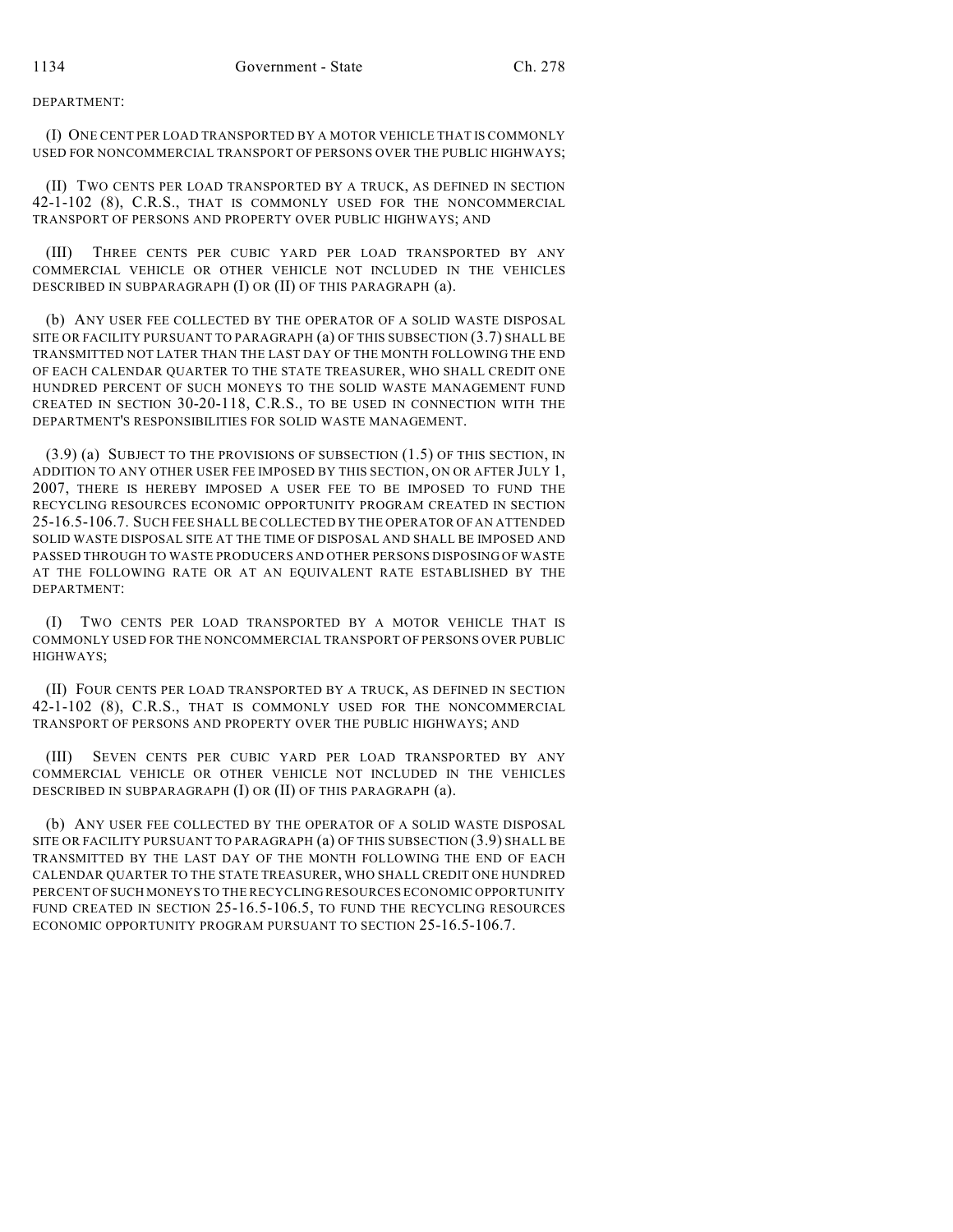(6) This section is repealed, effective January 1, 2009 JULY 1, 2010.

**SECTION 4.** 25-16.5-105 (1), Colorado Revised Statutes, is amended BY THE ADDITION OF THE FOLLOWING NEW PARAGRAPHS to read:

**25-16.5-105. Powers and duties of the advisory board.** (1) The advisory board shall have the following powers and duties:

(h) TO AWARD GRANTS FROM THE RECYCLING RESOURCES ECONOMIC OPPORTUNITY FUND, REFERRED TO IN THIS SECTION AS THE "FUND," IN ACCORDANCE WITH THE REQUIREMENTS OF SECTION 25-16.5-106.7 AND TO DEVELOP CRITERIA FOR AWARDING GRANTS FROM THE FUND IN ACCORDANCE WITH THE PROVISIONS OF SECTION 25-16.5-106.7 (3) (b). GRANT AWARDS SHALL BE MADE, AND THE CRITERIA FOR AWARDING GRANTS SHALL BE DEVELOPED IN CONSULTATION WITH THE POLLUTION PREVENTION ADVISORY BOARD ASSISTANCE COMMITTEE CREATED IN SECTION 25-16.5-105.5 (2), REFERRED TO IN THIS SECTION AS THE "COMMITTEE".

(i) TO MAKE LOANS FROM THE FUND IN ACCORDANCE WITH THE PROVISIONS OF SECTION 25-16.5-106.7 (5);

(j) TO RECEIVE AND EXPEND GIFTS, GRANTS, AND BEQUESTS FROM ANY SOURCE, PUBLIC OR PRIVATE, SPECIFICALLY INCLUDING STATE AND FEDERAL MONEYS AND OTHER AVAILABLE MONEYS, TO FUND GRANTS MADE AVAILABLE FROM THE FUND IN ACCORDANCE WITH THE PROVISIONS OF SECTION 25-16.5-106.7;

(k) IN CONSULTATION WITH THE COMMITTEE, TO DEVELOP A FORMULA FOR PAYING A REBATE TO ANY LOCAL GOVERNMENT OR TO ANY NONPROFIT OR FOR-PROFIT ENTITY THAT RECYCLES ANY COMMODITY. THE REBATE AUTHORIZED BY THIS PARAGRAPH (k) SHALL BE PAID ON COMMODITIES RECYCLED ON A PER TON BASIS WITH DIFFERENTIAL RATES FOR DIFFERENT COMMODITIES. ANY REBATE SHALL BE PAID OUT OF MONEYS COLLECTED FROM THE ADDITIONAL FEE IMPOSED BY SECTION 25-17-202 (1) (a) (IV) THAT IS ALLOCATED TO THE RECYCLING RESOURCES ECONOMIC OPPORTUNITY FUND CREATED IN SECTION 25-16.5-106.5, AND FROM THE USER FEE IMPOSED BY SECTION 25-16-104.5 (3.9) (a) TO FUND THE RECYCLING RESOURCES ECONOMIC OPPORTUNITY PROGRAM CREATED IN SECTION 25-16.5-106.7; EXCEPT THAT, FOR ANY ONE STATE FISCAL YEAR, THE AMOUNT REBATED PURSUANT TO THIS PARAGRAPH (k) SHALL EQUAL ONE- FOURTH OF THE AMOUNT OF MONEYS COLLECTED IN THE FUND IN THE IMMEDIATELY PREVIOUS STATE FISCAL YEAR. APPLICATIONS TO THE ADVISORY BOARD FOR ANY REBATE MAY BE SUBMITTED AFTER THE LAST DAY OF THE MONTH FOLLOWING THE END OF EACH CALENDAR QUARTER FOR RECYCLING ACTIVITIES UNDERTAKEN IN SUCH CALENDAR QUARTER, BEGINNING WITH THE CALENDAR QUARTER ENDING ON DECEMBER 31, 2007; EXCEPT THAT THE PERIOD FOR THE FIRST REBATE PAYMENT SHALL COVER JULY 1, 2007, THROUGH DECEMBER 31, 2007.

(l) TO MAKE RECOMMENDATIONS, AS REQUESTED, ON POLICY MATTERS RELATED TO SUSTAINABLE RESOURCE AND DISCARDED MATERIALS MANAGEMENT; AND

(m) (I) IN ACCORDANCE WITH THE PROVISIONS OF SUBPARAGRAPH (II) OF THIS PARAGRAPH (m), TO SUBMIT AN ANNUAL REPORT TO THE DEPARTMENT OF LOCAL AFFAIRS, THE DEPARTMENT, THE GOVERNOR'S OFFICE OF ENERGY MANAGEMENT AND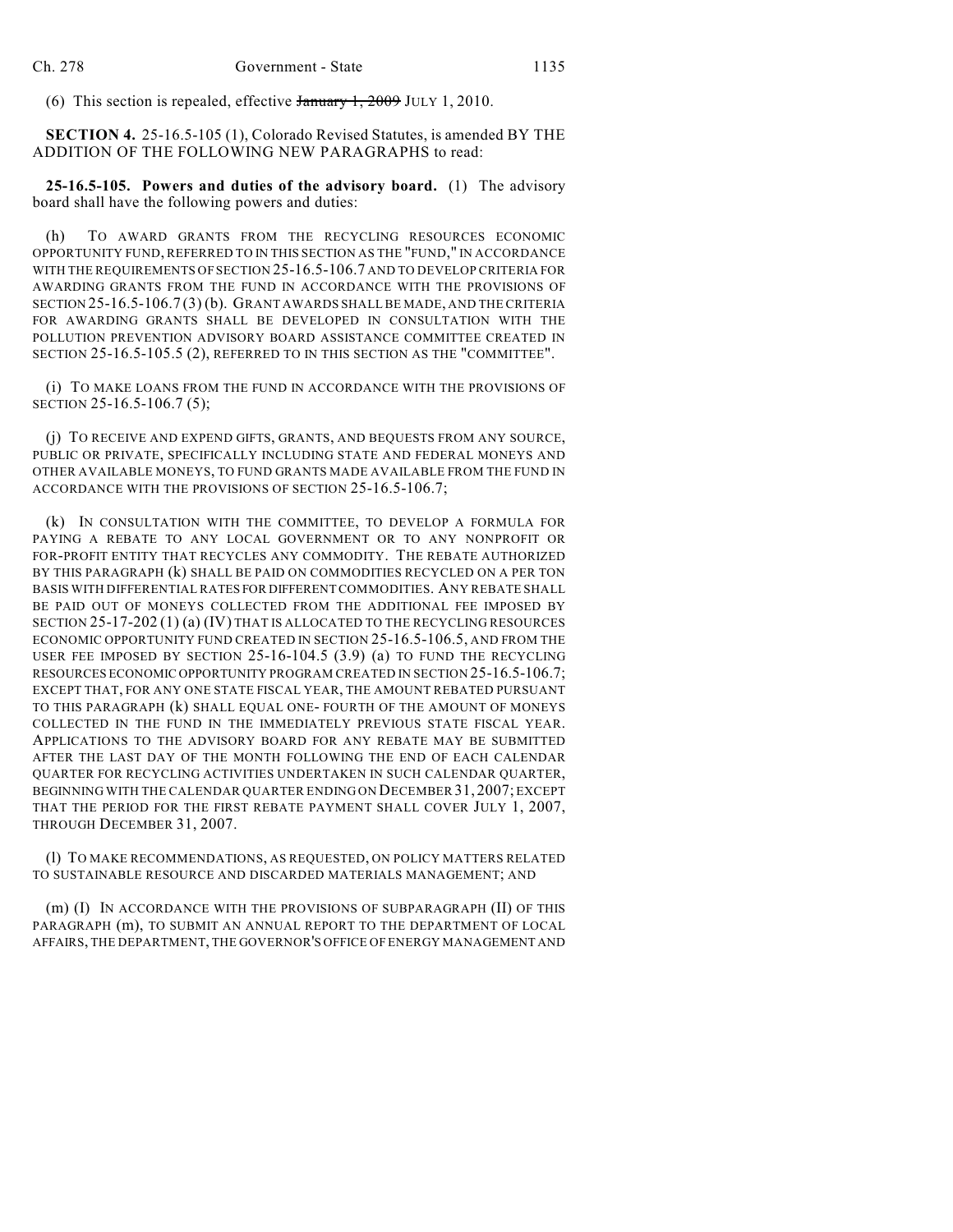CONSERVATION, AND THE STANDING COMMITTEE OF REFERENCE IN EACH HOUSE OF THE GENERAL ASSEMBLY EXERCISING JURISDICTION OVER MATTERS CONCERNING PUBLIC HEALTH AND THE ENVIRONMENT.

(II) THE ANNUAL REPORT REQUIRED BY SUBPARAGRAPH (I) OF THIS PARAGRAPH (m) SHALL INCLUDE A CALCULATION OF THE PROPORTION OF SOLID WASTE GENERATED IN THE STATE IN THE PREVIOUS YEAR THAT WAS DIVERTED TO OTHER USES AND THE NUMBER OF JOBS CREATED AND ANY OTHER ECONOMIC IMPACTS RESULTING FROM GRANTS MADE FROM THE FUND BY THE ADVISORY BOARD PURSUANT TO PARAGRAPH (h) OF THIS SUBSECTION (1) AND SECTION 25-16.5-106.7 (3).

**SECTION 5.** Article 16.5 of title 25, Colorado Revised Statutes, is amended BY THE ADDITION OF THE FOLLOWING NEW SECTIONS to read:

**25-16.5-105.5. Pollution prevention advisory board assistance committee appointments - membership - definitions.** (1) AS USED IN THIS SECTION, UNLESS THE CONTEXT OTHERWISE REQUIRES:

(a) "COMMITTEE" MEANS THE POLLUTION PREVENTION ADVISORY BOARD ASSISTANCE COMMITTEE CREATED IN SUBSECTION (2) OF THIS SECTION.

(b) "FUND" MEANS THE RECYCLING RESOURCES ECONOMIC OPPORTUNITY FUND CREATED IN SECTION 25-16.5-106.5 (1)

(2) (a) THERE IS HEREBY CREATED IN THE DEPARTMENT THE COMMITTEE THAT SHALL ASSIST THE ADVISORY BOARD IN UNDERTAKING THE POWERS AND DUTIES GIVEN TO THE BOARD AS SPECIFIED IN THIS ARTICLE 16.5.

(b) THE COMMITTEE SHALL CONSIST OF THIRTEEN MEMBERS AS DESCRIBED IN PARAGRAPH (c) OF THIS SUBSECTION (2), EACH OF WHOM SHALL BE APPOINTED BY THE EXECUTIVE DIRECTOR OF THE DEPARTMENT NO LATER THAN SEPTEMBER 1, 2007.

(c) THE MEMBERS APPOINTED TO THE COMMITTEE SHALL INCLUDE REPRESENTATIVES OF INDUSTRY, NONPROFIT AND COMMUNITY ORGANIZATIONS, STATE AGENCIES, AND LOCAL GOVERNMENTS IN ACCORDANCE WITH THE FOLLOWING:

(I) ONE MEMBER OF THE COMMITTEE SHALL BE A REPRESENTATIVE OF THE DEPARTMENT.

(II) ONE MEMBER OF THE COMMITTEE SHALL BE A REPRESENTATIVE OF THE COLORADO OFFICE OF ECONOMIC DEVELOPMENT CREATED IN SECTION 24-48.5-101 (1), C.R.S.

(III) ONE MEMBER OF THE COMMITTEE SHALL BE A REPRESENTATIVE OF THE GOVERNOR'S OFFICE OF ENERGY MANAGEMENT AND CONSERVATION.

(IV) TWO MEMBERS OF THE COMMITTEE SHALL REPRESENT COUNTIES THAT OPERATE COUNTY SOLID WASTE OR RECYCLING FACILITIES, ONE MEMBER OF WHICH SHALL REPRESENT A COUNTY THAT IS PREDOMINATELY RURAL IN CHARACTER AND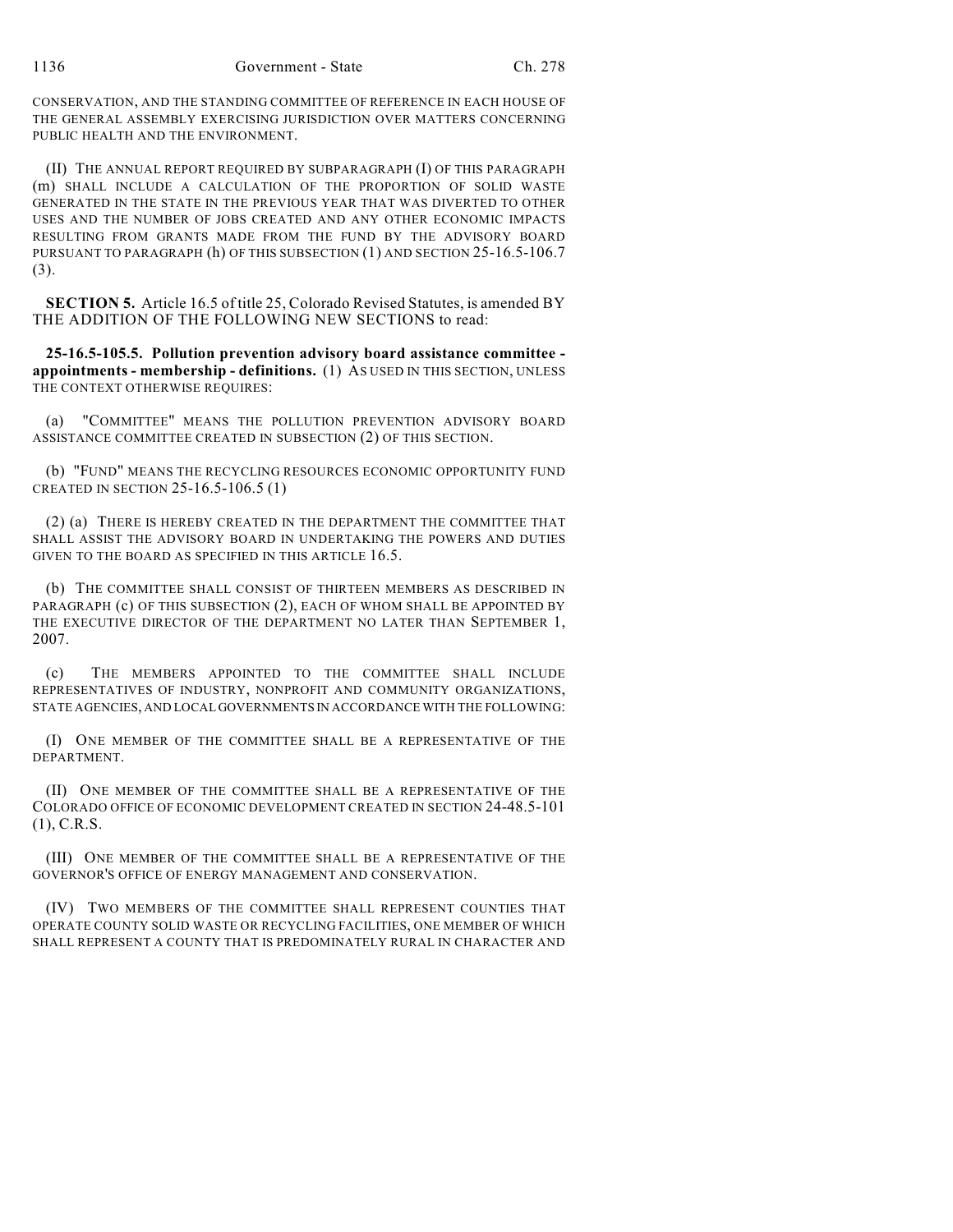THE OTHER OF WHICH SHALL REPRESENT A COUNTY THAT IS PREDOMINATELY URBAN IN CHARACTER.

(V) TWO MEMBERS OF THE COMMITTEE SHALL REPRESENT MUNICIPALITIES THAT OPERATE MUNICIPAL SOLID WASTE OR RECYCLING FACILITIES, ONE MEMBER OF WHICH SHALL REPRESENT A MUNICIPALITY THAT IS LOCATED IN A COUNTY THAT IS PREDOMINATELY RURAL IN CHARACTER AND THE OTHER OF WHICH SHALL REPRESENT A MUNICIPALITY THAT IS LOCATED IN A COUNTY THAT IS PREDOMINATELY URBAN IN CHARACTER.

(VI) THE REMAINING SIX MEMBERS OF THE COMMITTEE SHALL BE BALANCED EQUALLY TO THE EXTENT PRACTICABLE FROM AMONG REPRESENTATIVES OF NONPROFIT AND FOR-PROFIT ENTITIES ENGAGED IN RECYCLING OR COMPOSTING THROUGH THE COLLECTION OF RECYCLABLE MATERIAL, THE MANUFACTURING OF PRODUCTS CONTAINING RECYCLED MATERIAL, THE MARKETING OF PRODUCTS MANUFACTURED WITH RECYCLING MATERIAL, OR OTHER ENTITIES WHOSE MISSION IS DIRECTED TO ADVANCE AND PROMOTE RECYCLING AND COMPOSTING THROUGH EDUCATIONAL PROGRAMS, TECHNICAL ASSISTANCE, RESEARCH, OR COMMUNITY OUTREACH.

(d) THE TERMS OF MEMBERS OF THE COMMITTEE SHALL BE FOR FOUR YEARS; EXCEPT THAT THE INITIAL TERMS OF SEVEN OF THE MEMBERS OF THE COMMITTEE SHALL, IN THE DISCRETION OF THE EXECUTIVE DIRECTOR OF THE DEPARTMENT, BE FOR TWO YEARS. ALL APPOINTMENTS MADE FOLLOWING THE EXPIRATION OF THE INITIAL TWO-YEAR TERMS SHALL BE FOR FOUR YEARS. MEMBERS OF THE COMMITTEE SHALL SERVE NO MORE THAN THREE CONSECUTIVE FOUR-YEAR TERMS ON THE COMMITTEE. NO MORE THAN SIX MEMBERS OF THE COMMITTEE SHALL BE FROM THE SAME POLITICAL PARTY.

(e) ANY VACANCY ON THE COMMITTEE SHALL BE FILLED FOR THE UNEXPIRED TERM IN THE SAME MANNER AS THE ORIGINAL APPOINTMENT. ANY MEMBER OF THE COMMITTEE MAY BE REMOVED BY THE EXECUTIVE DIRECTOR OF THE DEPARTMENT AT ANY TIME AND FOR ANY REASON.

(f) THE COMMITTEE SHALL ELECT A CHAIRPERSON AND VICE-CHAIRPERSON BY MAJORITY VOTE OF THE MEMBERS. THE MEMBERS OF THE COMMITTEE SHALL SERVE WITHOUT COMPENSATION; EXCEPT THAT MEMBERS OF THE COMMITTEE SHALL RECEIVE A PER DIEM AMOUNT OF NINETY-NINE DOLLARS FOR EACH DAY ACTUALLY ENGAGED IN THE DUTIES OF THE COMMITTEE AND SHALL BE REIMBURSED FOR NECESSARY TRAVELING AND OTHER REASONABLE EXPENSES INCURRED IN THE PERFORMANCE OF THEIR OFFICIAL DUTIES.

(3) THE COMMITTEE SHALL HAVE THE FOLLOWING POWERS AND DUTIES:

(a) TO MAKE RECOMMENDATIONS TO THE ADVISORY BOARD IN CONNECTION WITH THE AWARDING OF GRANTS BY THE BOARD FROM THE FUND PURSUANT TO SECTION 25-16.5-105 (1) (h) AND TO MAKE RECOMMENDATIONS TO THE BOARD ON THE DEVELOPMENT OF CRITERIA TO GUIDE THE BOARD IN MAKING DECISIONS CONCERNING THE AWARDING OF GRANTS PURSUANT TO SECTION 25-16.5-106.7 (3) (b);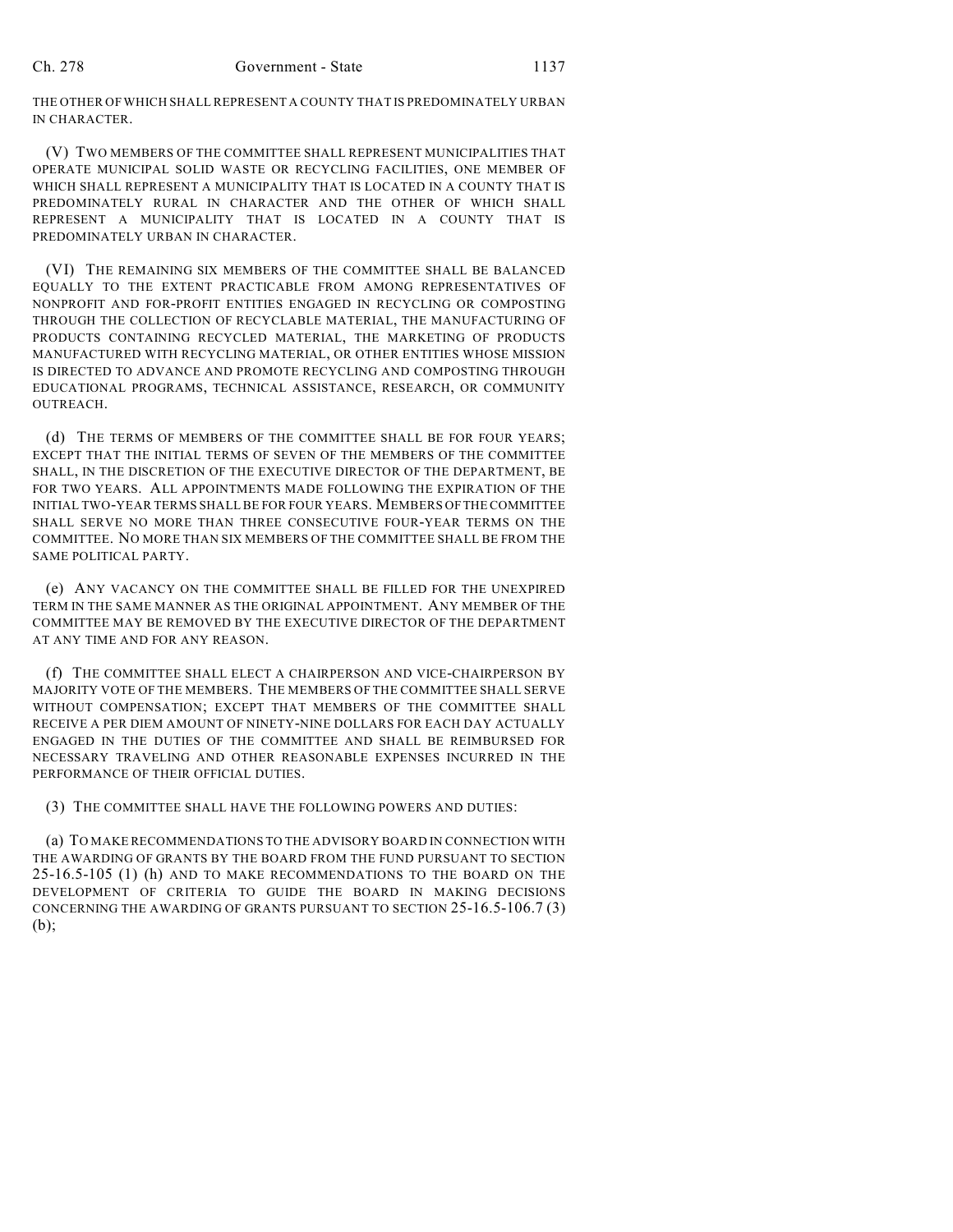(b) TO MAKE RECOMMENDATIONS TO THE ADVISORY BOARD IN CONNECTION WITH THE MAKING OF LOANS BY THE BOARD FROM THE FUND PURSUANT TO SECTION  $25-16.5-105(1)$  (i);

(c) TO MAKE RECOMMENDATIONS TO THE ADVISORY BOARD IN CONNECTION WITH THE RECEIPT OR EXPENDITURE OF GIFTS, GRANTS, AND BEQUESTS BY THE BOARD PURSUANT TO SECTION 25-16.5-105 (1) (j);

(d) TO MAKE RECOMMENDATIONS TO THE ADVISORY BOARD, AS REQUESTED, ON POLICY MATTERS RELATED TO SUSTAINABLE RESOURCE AND DISCARDED MATERIALS MANAGEMENT;

(e) TO MAKE RECOMMENDATIONS TO THE ADVISORY BOARD ON THE FORMULA CREATED FOR PAYING REBATES TO ENTITIES RECYCLING COMMODITIES PURSUANT TO SECTION 25-16.5-105 (1) (k); AND

(f) TO MAKE ADDITIONAL RECOMMENDATIONS TO THE ADVISORY BOARD ON SUCH OTHER MATTERS AS WILL FURTHER THE PURPOSES OF THIS ARTICLE 16.5.

**25-16.5-106.5. Recycling resources economic opportunity fund - creation repeal.** (1) THE RECYCLING RESOURCES ECONOMIC OPPORTUNITY FUND IS HEREBY CREATED IN THE STATE TREASURY, REFERRED TO IN THIS SECTION AS THE "FUND". THE FUND SHALL CONSIST OF MONEYS COLLECTED FOR THE FUND PURSUANT TO SECTIONS 25-16-104.5 (3.9) (b) AND 25-17-202 (1) (a) (IV), AND CREDITED TO THE FUND IN ACCORDANCE WITH THE PROVISIONS OF SECTION 25-16-104.5 (3.9) (b), C.R.S., ANY MONEYS APPROPRIATED TO THE FUND BY THE GENERAL ASSEMBLY, AND ALL OTHER MONEYS THAT MAY BE AVAILABLE TO THE FUND, INCLUDING MONEYS MADE AVAILABLE FROM GIFTS, GRANTS, OR BEQUESTS. ALL INTEREST DERIVED FROM THE DEPOSIT OF MONEYS IN THE FUND SHALL BE CREDITED TO THE FUND. AT THE END OF ANY FISCAL YEAR, ALL UNEXPENDED AND UNENCUMBERED MONEYS IN THE FUND SHALL REMAIN THEREIN AND SHALL NOT BE CREDITED OR TRANSFERRED TO THE GENERAL FUND OR ANY OTHER FUND.

(2) ANY MONEYS GENERATED FROM THE IMPOSITION OF SOLID WASTE USER FEES PURSUANT TO SECTIONS 25-16-104.5 (3.9) AND 25-17-202 (1) (a) (IV) SHALL BE ANNUALLY APPROPRIATED TO THE DEPARTMENT FOR ALLOCATION TO THE ADVISORY BOARD FOR THE PURPOSE OF FUNDING THE RECYCLING RESOURCES ECONOMIC OPPORTUNITY ACTIVITIES AUTHORIZED BY SECTION 25-16.5-106.7, AS WELL AS ANY ADMINISTRATIVE COSTS ASSOCIATED THEREWITH, INCLUDINGWITHOUT LIMITATION THE GRANTS AUTHORIZED TO BE MADE UNDER SECTION 25-16.5-106.7 (3).

(3) MONEYS IN THE FUND SHALL BE USED TO PAY FOR ADMINISTRATIVE COSTS INCURRED BY THE DEPARTMENT IN IMPLEMENTING THE PROVISIONS OF HOUSE BILL 07-1288 AS ENACTED BY THE FIRST REGULAR SESSION OF THE SIXTY-SIXTH GENERAL ASSEMBLY.

(4) EXCEPT AS OTHERWISE PROVIDED IN THIS SECTION, NO MONEYS IN THE FUND SHALL BE USED FOR THE ADMINISTRATION, IMPLEMENTATION, OR ENFORCEMENT OF ANY STATE LAW OR RULE.

(5) THIS SECTION IS REPEALED, EFFECTIVE JULY 1, 2010.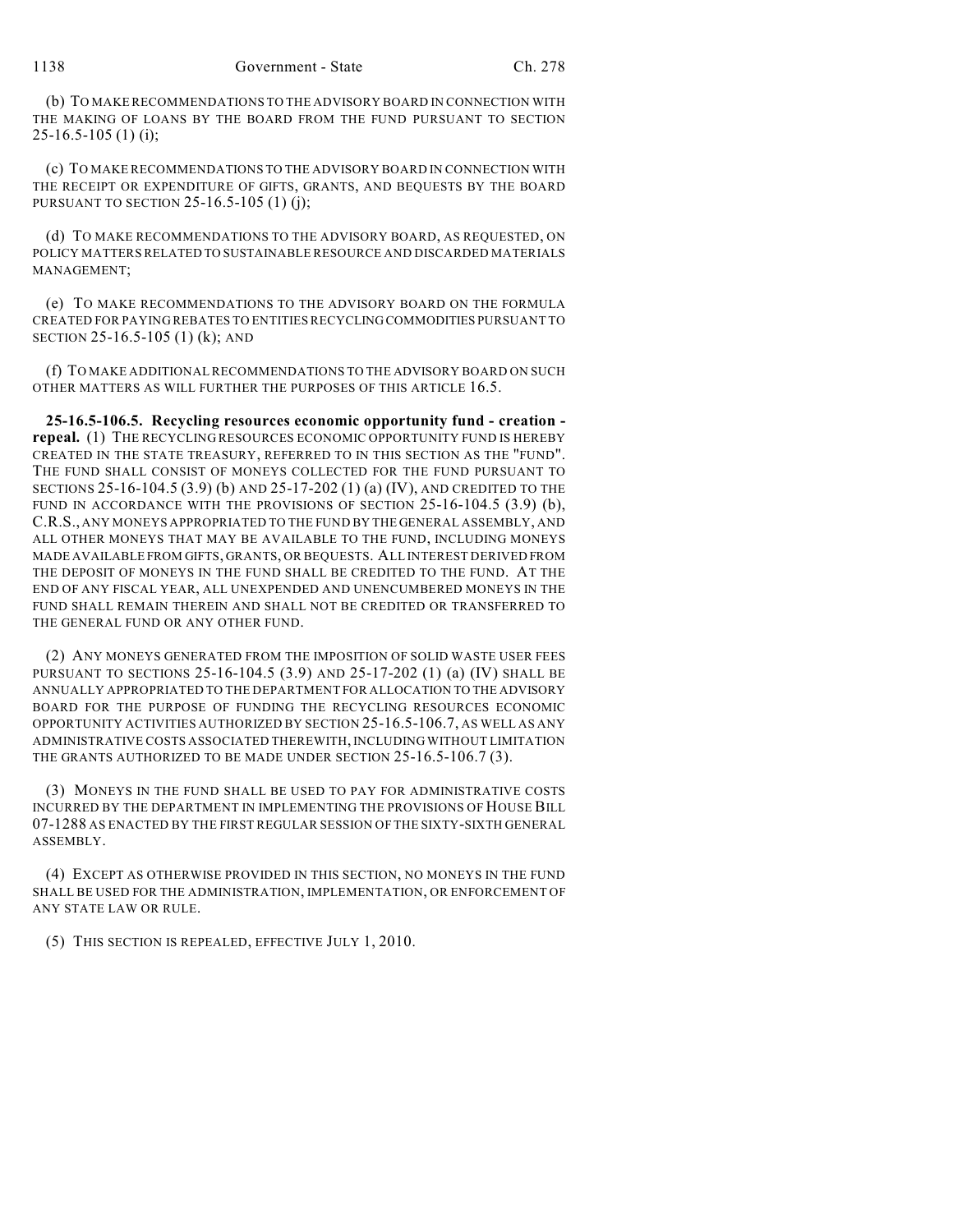**25-16.5-106.7. Recycling resources economic opportunity program - grants - loans - definitions - repeal.** (1) AS USED IN THIS SECTION, UNLESS THE CONTEXT OTHERWISE REQUIRES:

(a) "COMMITTEE" SHALL MEAN POLLUTION PREVENTION ADVISORY BOARD ASSISTANCE COMMITTEE CREATED IN SECTION 25-16.5-105.5.

(b) "FUND" MEANS THE RECYCLING RESOURCES ECONOMIC OPPORTUNITY FUND CREATED IN SECTION 25-16.5-106.5 (1).

(c) "LOCAL GOVERNMENT" MEANS A COUNTY, HOME RULE OR STATUTORY CITY, TOWN, TERRITORIAL CHARTER CITY, OR CITY AND COUNTY.

(2) THERE IS HEREBY CREATED THE RECYCLING RESOURCES ECONOMIC OPPORTUNITY PROGRAM. IN CONNECTION WITH THE PROGRAM, THE ADVISORY BOARD SHALL ACCEPT PROPOSALS FROM LOCAL GOVERNMENTS REQUESTING AN AWARD OF A GRANT FROM MONEYS MADE AVAILABLE UNDER THE FUND. SUBJECT TO THE REQUIREMENTS OF THIS SUBSECTION (2), THE BOARD MAY AWARD GRANTS UNDER THIS SECTION TO NONPROFIT OR FOR-PROFIT ORGANIZATIONS OR OTHER ENTITIES WHERE THE APPLICATION SUBMITTED BY THE ORGANIZATION OR ENTITY APPLYING FOR GRANT MONEYS HAS BEEN APPROVED BY THE LOCAL GOVERNMENT WITHIN THE BOUNDARIES OF WHICH THE ORGANIZATION OR ENTITY IS LOCATED. IN AWARDING GRANTS PURSUANT TO THIS SECTION, THE BOARD MAY CONSIDER PROPOSALS THAT HAVE NOT BEEN APPROVED BY A LOCAL GOVERNMENT IF THE ENTITY SUBMITTING THE PROPOSAL PROVIDES DOCUMENTATION THAT THE PROPOSAL WILL BE BENEFICIAL TO THE COMMUNITY THAT WOULD BE AFFECTED BY THE GRANT AWARD, THE AWARD OTHERWISE SATISFIES THE CRITERIA SPECIFIED IN PARAGRAPH (b) OF SUBSECTION (3) OF THIS SECTION, AND THE GRANT IS MADE AVAILABLE FOR ONE OF THE PURPOSES SPECIFIED IN SUBSECTION (4) OF THIS SECTION.

(3) (a) THE ADVISORY BOARD MAY AWARD GRANTS FROM THE FUND TO PUBLIC AND PRIVATE ENTITIES, BOTH NONPROFIT AND FOR-PROFIT, INCLUDING WITHOUT LIMITATION THE DEPARTMENT AND SOLID WASTE DISPOSAL SITES AND FACILITIES AND THEIR LOCAL AFFILIATES THAT COLLECT THE SOLID WASTE USER FEE PURSUANT TO SECTION 25-16-104.5 (3.9).

(b) (I) IN CONSULTATION WITH THE COMMITTEE, THE ADVISORY BOARD SHALL DEVELOP CRITERIA TO GUIDE IT IN MAKING DECISIONS CONCERNING THE AWARDING OF GRANTS TO IMPLEMENT THE PURPOSES DESCRIBED IN SUBSECTION (4) OF THIS SECTION. SUCH CRITERIA SHALL INCLUDE WITHOUT LIMITATION:

(A) THE AMOUNT OF MONEYS RAISED FOR THE FUND BY THE REGION OF THE STATE IN WHICH THE APPLICANT'S PROJECT IS LOCATED;

(B) THE NEEDS OF THE COMMUNITY SUBMITTING THE PROPOSAL;

(C) THE FEASIBILITY OF THE PROPOSAL AND SUSTAINABILITY OF THE PROJECT THAT IS THE SUBJECT OF THE PROPOSAL;

(D) THE ECONOMIC AND ENVIRONMENTAL BENEFITS THAT WOULD ACCRUE FROM THE PROPOSAL, INCLUDING THE CREATION OF MARKETS FOR RECYCLED MATERIALS;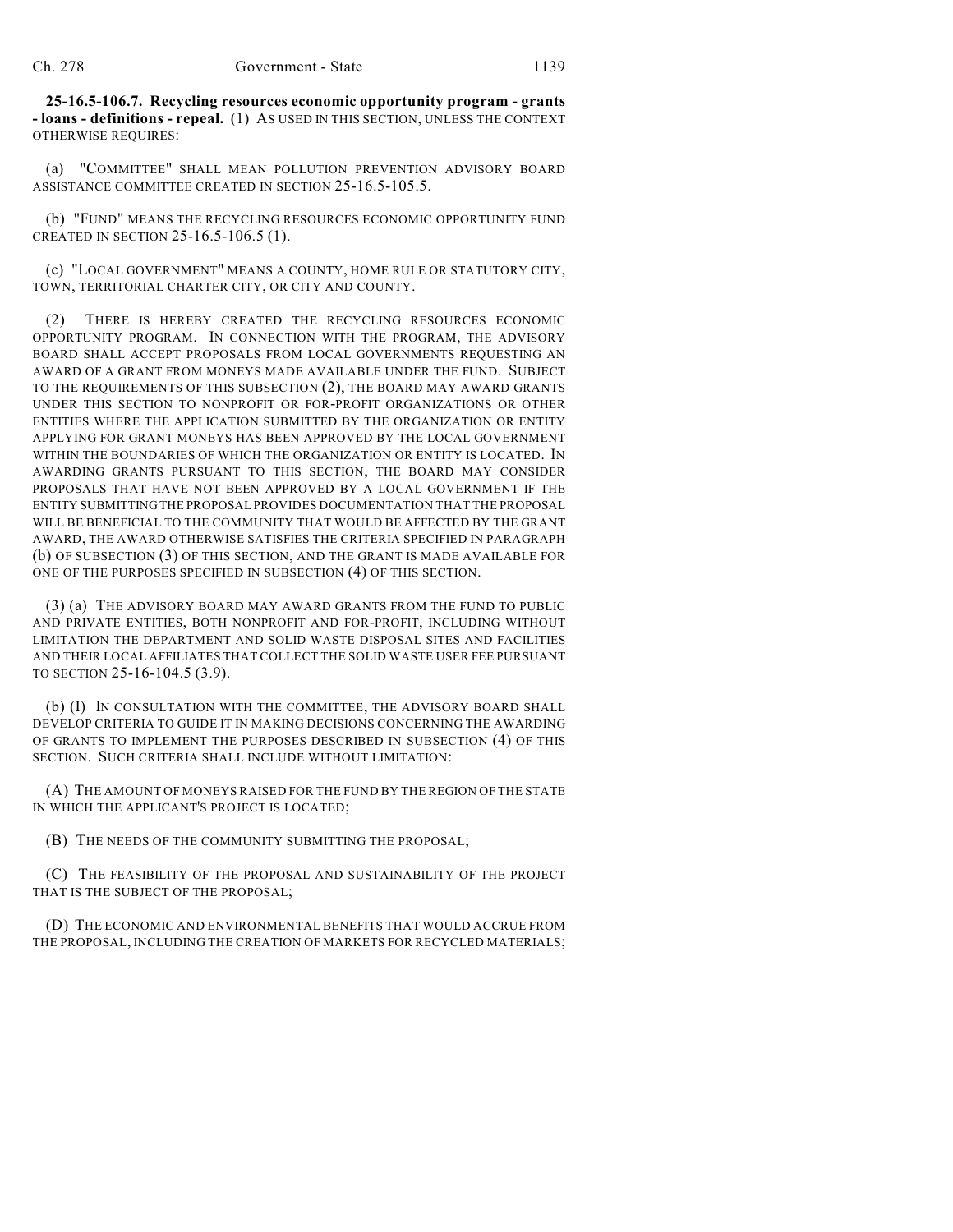(E) MEASURABLE RESULTS; AND

(F) ADVERSE IMPACTS ON EXISTING BUSINESSES.

(II) IN DEVELOPING THE CRITERIA SPECIFIED IN SUBPARAGRAPH (I) OF THIS PARAGRAPH (b), THE ADVISORY BOARD SHALL DETERMINE PRIORITIES FOR THE GRANTS IN CONSULTATION WITH THE COMMITTEE.

(4) MONEYS MAY BE AWARDED FROM THE FUND TO FINANCE GRANTS MADE AVAILABLE PURSUANT TO SUBSECTION (2) OF THIS SECTION FOR THE FOLLOWING PURPOSES:

(a) RECYCLING, BENEFICIAL USE, AND REUSE;

(b) PUBLIC PRIVATE PARTNERSHIPS THAT PROMOTE WASTE DIVERSION, RECYCLING, RECYCLING MARKETS, THE BENEFICIAL USE OF DISCARDED MATERIALS, OR OTHER RECYCLING-RELATED USES;

(c) DEVELOPING OR EXPANDING LOCAL ECONOMIC INFRASTRUCTURE FOR THE SUSTAINABLE USE OF DISCARDED MATERIALS;

(d) PROVIDING LOCAL INCENTIVES TO DEVELOP OR EXPAND MARKETS FOR RECYCLED PRODUCTS;

(e) DEVELOPING OR EXPANDING LOCAL RECYCLING INFRASTRUCTURE;

(f) UNDERTAKING SUSTAINABLE RESOURCE EDUCATION PROGRAMS;

(g) DEVELOPING OR IMPLEMENTING SUSTAINABLE RESOURCE PLANS OR PROGRAMS FOR THE USE OR COLLECTION OF ORGANIC MATTER, HOUSEHOLD HAZARDOUS WASTE, ELECTRONIC SCRAP MATERIAL, OR OTHER DISCARDED MATERIALS;

(h) PROVIDING ASSISTANCE IN CONNECTION WITH THE DEVELOPMENT OR IMPROVEMENT OF INTEGRATED WASTE MANAGEMENT PLANS BY LOCAL GOVERNMENTS;

(i) CLEANING UP ILLEGAL WASTE DUMPING; AND

(j) REDUCING WASTE TIRE STOCKPILES.

(5) IN ADDITION TO THE PURPOSES SPECIFIED IN SUBSECTION (4) OF THIS SECTION, THE ADVISORY BOARD MAY ALSO LOAN MONEYS FROM THE FUND TO PUBLIC AND PRIVATE ENTITIES, BOTH NONPROFIT AND FOR-PROFIT, INCLUDING WITHOUT LIMITATION THE DEPARTMENT AND SOLID WASTE DISPOSAL SITES AND FACILITIES AND THEIR LOCAL AFFILIATES THAT COLLECT THE SOLID WASTE USER FEE PURSUANT TO SECTION 25-16-104.5 (3.9). MONEYS MAY BE LOANED BY THE BOARD UNDER THIS SUBSECTION (5) TO FUND ANY OF THE PURPOSES FOR WHICH THE BOARD MAY AWARD MONEYS IN GRANTS AS SPECIFIED IN SUBSECTION (4) OF THIS SECTION. NOTWITHSTANDING ANY OTHER PROVISION OF THIS SECTION, FOR ANY GIVEN STATE FISCAL YEAR, THE AMOUNT OF MONEYS TO BE MADE AVAILABLE IN LOANS PURSUANT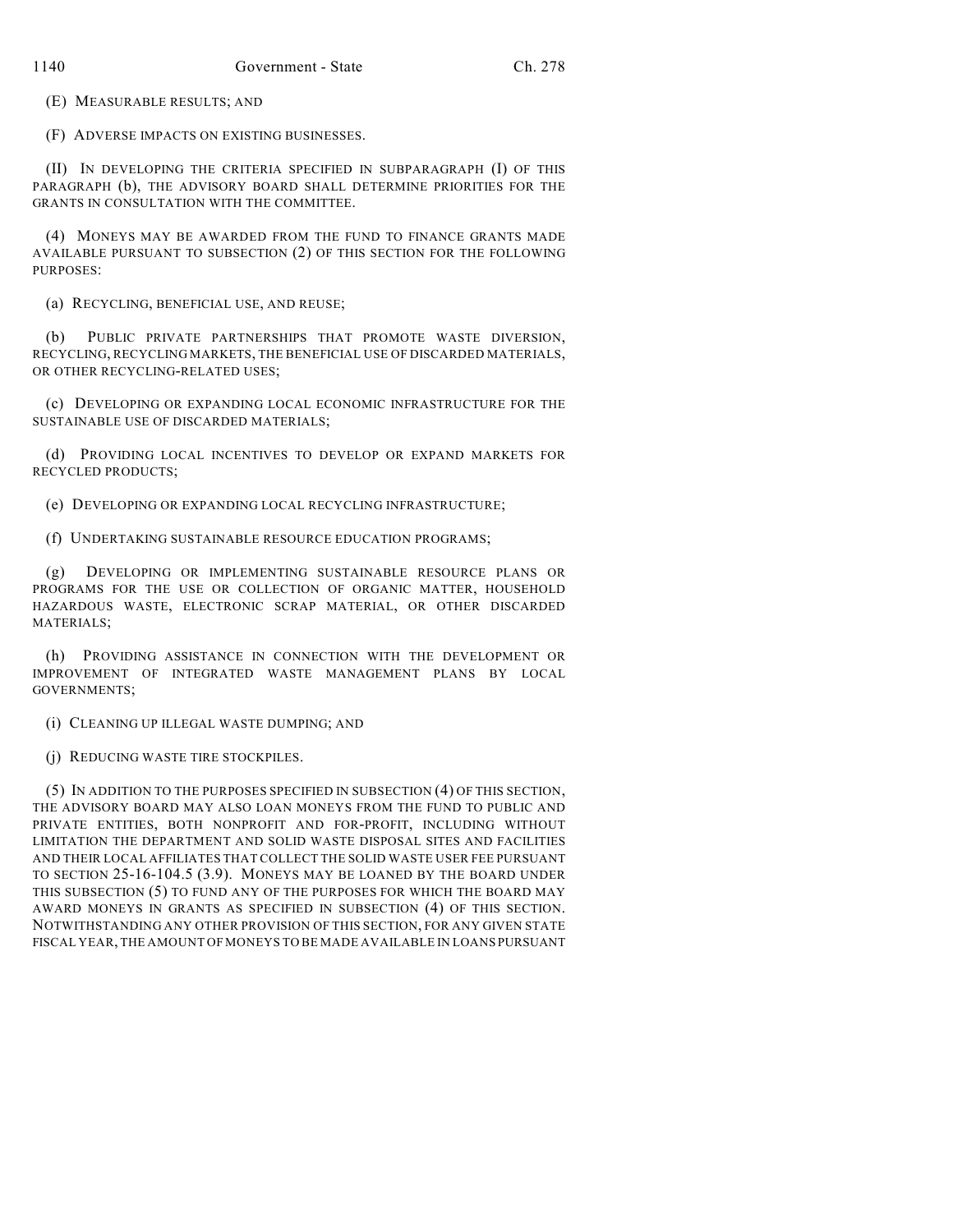TO THIS SUBSECTION (5) SHALL NOT BE MORE THAN TEN PERCENT OF THE AMOUNT OF MONEYS ALLOCATED TO THE FUND DURING THE IMMEDIATELY PREVIOUS STATE FISCAL YEAR.

(6) ANY GRANT AWARD OR LOAN MADE PURSUANT TO THIS SECTION SHALL BE MADE COMPLETE BY MEANS OF A CONTRACT ENTERED INTO BETWEEN THE DEPARTMENT AND THE GRANT OR LOAN RECIPIENT THAT SHALL SPECIFY THE CONDITIONS FOR THE GRANT OR LOAN AND THE REQUIREMENTS AND RESPONSIBILITIES OF THE GRANT OR LOAN RECIPIENT, AS APPLICABLE.

(7) NO GRANT OR LOAN MAY BE MADE PURSUANT TO THIS SECTION UNTIL ON OR AFTER JULY 1, 2008.

(8) THIS SECTION IS REPEALED, EFFECTIVE JULY 1, 2010.

**SECTION 6.** 25-17-202 (1) (a) (I), Colorado Revised Statutes, is amended, and the said 25-17-202 (1) (a) is further amended BY THE ADDITION OF A NEW SUBPARAGRAPH, to read:

**25-17-202. Waste tire recycling development fee - cash fund created - repeal.** (1) (a) (I) On and after July 1, 2000, a recycling development fee of seventy-five cents shall be collected on any waste motor vehicle tire for any passenger vehicle, including any truck, weighing less than fifteen thousand pounds. In addition, such fee shall be collected on truck tires, including truck tractor, trailer, and semitrailer, weighing more than fifteen thousand pounds; except that no fee shall be collected for tires that are recapped or otherwise reprocessed for use. The fee authorized by this section shall be collected only at such time as the owner of the tire delivers or transfers the waste tire to a retailer of new tires for disposal AND SHALL BE STATED AND SHOWN AS A SEPARATE AND DISTINCT ITEM ON THE STATEMENT FROM THE RETAILER TO THE CUSTOMER.

(IV) ON AND AFTER JULY 1, 2007, AN ADDITIONAL FEE OF FIFTY CENTS SHALL BE COLLECTED ON ANY WASTE MOTOR VEHICLE TIRE FOR ANY PASSENGER VEHICLE, INCLUDING ANY TRUCK WEIGHING LESS THAN FIFTEEN THOUSAND POUNDS. IN ADDITION, THE FEE IMPOSED BY THIS SUBPARAGRAPH (IV) SHALL ALSO BE COLLECTED ON TRUCK TIRES, INCLUDING TIRES ON TRUCK TRACTORS, TRAILERS, AND SEMITRAILERS, WEIGHING MORE THAN FIFTEEN THOUSAND POUNDS; EXCEPT THAT NO FEE SHALL BE COLLECTED FOR TIRES THAT ARE RECAPPED OR OTHERWISE REPROCESSED FOR USE. FROM THE MONEYS COLLECTED BY THE NEW FEE IMPOSED BY THIS SUBPARAGRAPH (IV), FIFTY PERCENT SHALL BE CREDITED TO THE RECYCLING RESOURCES ECONOMIC OPPORTUNITY FUND CREATED IN SECTION 25-16.5-106.5. THE REMAINING FIFTY PERCENT SHALL BE CREDITED TO THE WASTE TIRE CLEANUP FUND CREATED IN SECTION 24-32-114 (1), C.R.S., AND SHALL BE DISTRIBUTED AS FOLLOWS:

(A) FIFTY PERCENT SHALL BE TRANSFERRED TO THE DEPARTMENT OF LOCAL AFFAIRS TO BE USED FOR THE SAME PURPOSES AS AUTHORIZED PURSUANT TO SECTION 24-32-114 (1) (c), C.R.S.; AND

(B) FIFTY PERCENT SHALL BE TRANSFERRED TO THE DEPARTMENT OF LOCAL AFFAIRS TO BE USED FOR THE SAME PURPOSES AS AUTHORIZED PURSUANT TO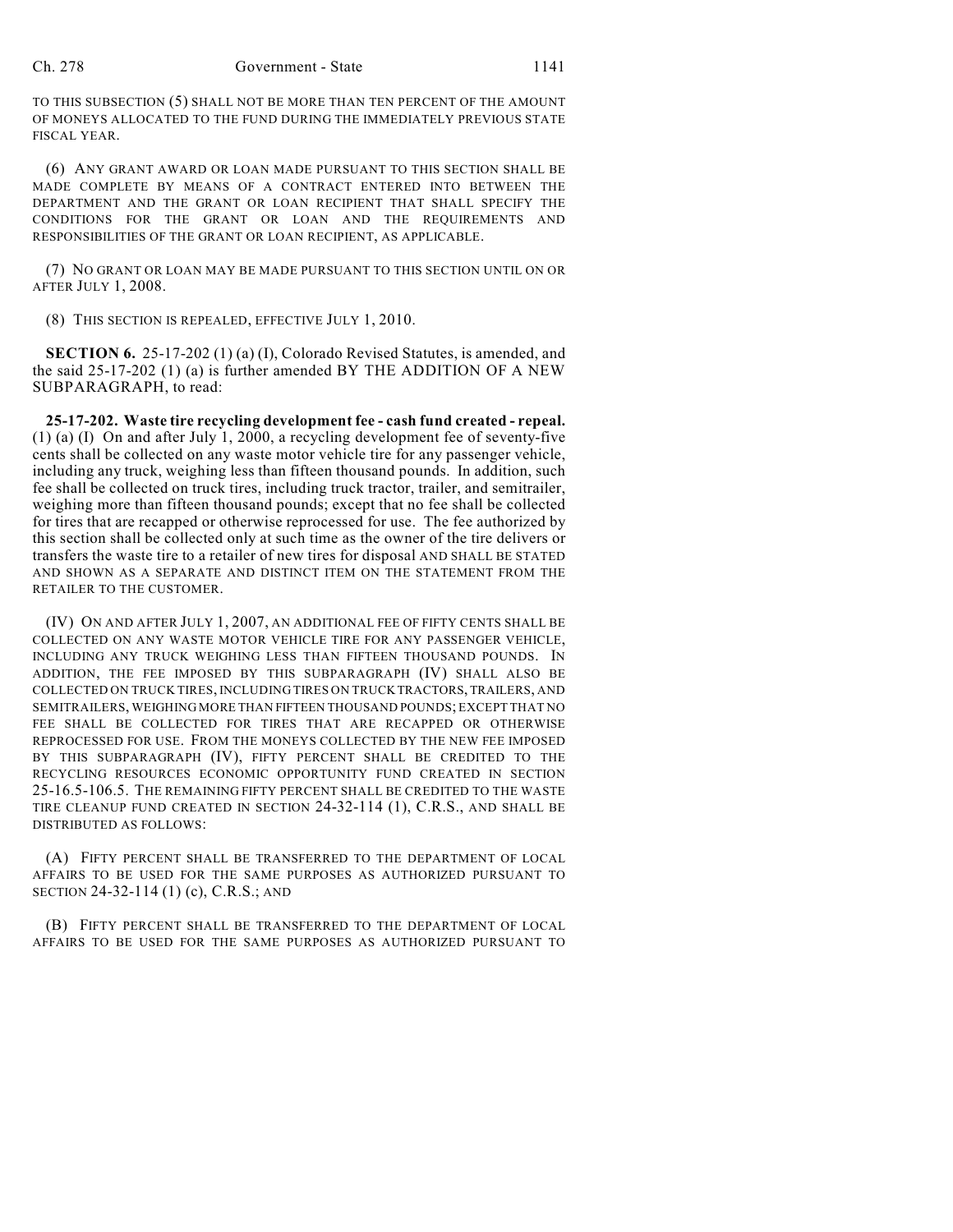SECTION 24-32-114 (1) (a), C.R.S.

**SECTION 7.** 25-17-202 (1) (b) (II) and (2), Colorado Revised Statutes, are amended to read:

(1) (b) For the purposes of this part 2:

(II) "Motor vehicle tire" means any tire used for a motor vehicle, as such term is defined in section 42-1-102 (58), C.R.S. except that motor vehicle shall not include motorcycles.

 $(2)$  (a) The retailers of new tires or of new or used motor vehicles, when available A RETAILER OF MOTOR VEHICLES THAT ACCEPTS EXCHANGED PROPERTY AS DESCRIBED IN SECTION 39-26-102 (7) (a) (II), C.R.S., shall collect the exchange fee. and

(b) THE RETAILER shall submit to the department of revenue any fees collected with any report required by the department in conjunction with the remittance of any sales tax remitted in accordance with article 26 of title 39, C.R.S. The retailer may retain from fees collected an amount equal to the retailer's direct cost in complying with the provisions of this section, which amount shall not exceed three and one-third percent of the fee collected.

**SECTION 8.** The introductory portion to 25-17-202.5 (1), Colorado Revised Statutes, is amended to read:

**25-17-202.5. Processors and end users of waste tires cash fund created repeal.** (1) There is hereby created, in the state treasury, the processors and end users of waste tires cash fund. Such fund shall consist of the fee revenue collected pursuant to section 25-17-202 (1) (a) (III). ANY moneys from IN the fund NOT EXPENDED OR ENCUMBERED FROM ANY APPROPRIATION AT THE END OF ANY FISCAL YEAR shall be appropriated annually to REMAIN AVAILABLE, WITHOUT FURTHER APPROPRIATION, FOR EXPENDITURE IN THE NEXT FISCAL YEAR BY the department of local affairs for allocation to the division of local government to be used in the following amounts for the following purposes:

**SECTION 9.** Part 1 of article 20 of title 30, Colorado Revised Statutes, is amended BY THE ADDITION OF A NEW SECTION to read:

**30-20-101.5. Additional powers of the department - legislative declaration.** (1) THE GENERAL ASSEMBLY HEREBY FINDS AND DECLARES THAT A SOLID WASTE MANAGEMENT PROGRAM SHALL BE CREATED IN AND ADMINISTERED BY THE DEPARTMENT AND SHALL BE IMPLEMENTED TO PROTECT HUMAN HEALTH AND THE ENVIRONMENT IN A MANNER THAT:

- (a) PROMOTES A COMMUNITY ETHIC TO REDUCE OR ELIMINATE WASTE PROBLEMS;
- (b) IS CREDIBLE AND ACCOUNTABLE TO THE INDUSTRY AND THE PUBLIC;
- (c) IS INNOVATIVE AND COST EFFECTIVE; AND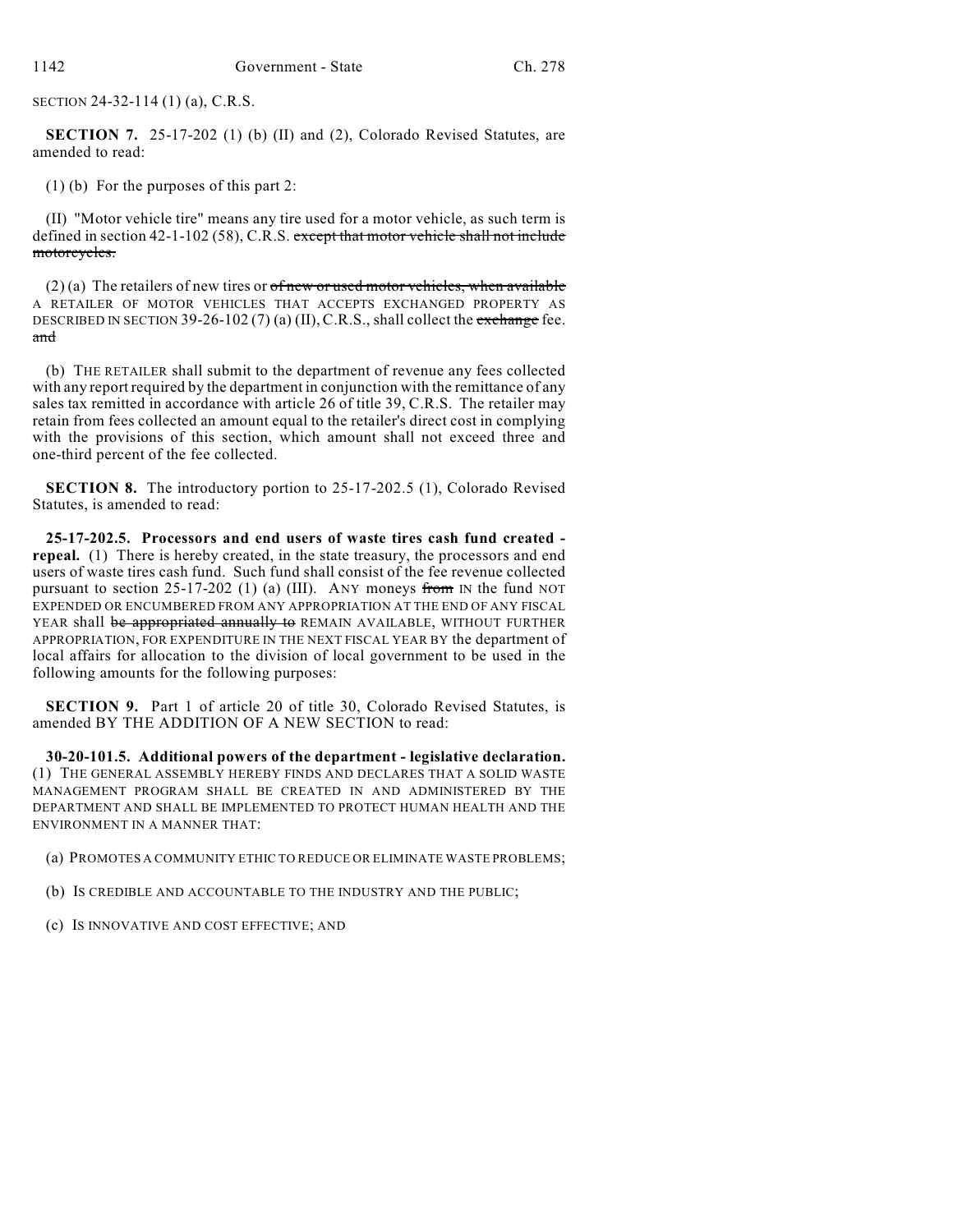(d) PROTECTS THE ENVIRONMENTAL QUALITY OF LIFE FOR AFFECTED RESIDENTS AS REQUIRED BY THE REQUIREMENTS OF THIS PART 1 AND ANY RULES PROMULGATED IN CONNECTION THEREWITH.

(2) THE DEPARTMENT SHALL DEVELOP, IMPLEMENT, AND CONTINUOUSLY IMPROVE AS NECESSARY POLICIES AND PROCEDURES FOR CARRYING OUT ITS STATUTORY RESPONSIBILITIES AT THE LOWEST POSSIBLE COST WHILE SATISFYING THE LEGISLATIVE INTENT EXPRESSED IN SUBSECTION (1) OF THIS SECTION. AT A MINIMUM, THE POLICIES AND PROCEDURES SHALL, TO THE EXTENT PRACTICABLE, INCLUDE THE ESTABLISHMENT OF THE FOLLOWING:

(a) COST-EFFECTIVE LEVEL-OF-EFFORT GUIDELINES FOR REVIEWING SUBMITTALS, INCLUDING WITHOUT LIMITATION PERMIT APPLICATIONS AND DESIGN AND OPERATION PLANS TO ASSURE CONFORMITY WITH REGULATORY REQUIREMENTS, TAKING INTO CONSIDERATION THE DEGREE OF RISK ADDRESSED AND THE COMPLEXITY OF THE ISSUES RAISED;

(b) COST-EFFECTIVE LEVEL-OF-EFFORT GUIDELINES FOR PERFORMING INSPECTIONS THAT FOCUS ON MAJOR VIOLATIONS OF REGULATORY REQUIREMENTS THAT POSE AN IMMEDIATE AND SIGNIFICANT THREAT TO HUMAN HEALTH AND THE ENVIRONMENT;

(c) COST-EFFECTIVE LEVEL-OF-EFFORT GUIDELINES FOR ENFORCEMENT ACTIVITY;

(d) SCHEDULES FOR THE TIMELY COMPLETION OF DEPARTMENT ACTIVITIES INCLUDING WITHOUT LIMITATION SUBMITTAL REVIEWS, INSPECTIONS, AND INSPECTION REPORTS;

(e) A PRIORITIZATION METHODOLOGY FOR COMPLETING ACTIVITIES THAT FOCUSES ON ACTUAL RISK TO HUMAN HEALTH AND THE ENVIRONMENT;

(f) A PREFERENCE FOR COMPLIANCE ASSISTANCE WITH AT LEAST TEN PERCENT OF THE ANNUAL BUDGET AMOUNT OF THE PROGRAM BEING ALLOCATED TO COMPLIANCE ASSISTANCE EFFORTS;

(g) A PREFERENCE FOR ALTERNATIVE DISPUTE RESOLUTION MECHANISMS TO TIMELY RESOLVE DISPUTED ISSUES; AND

(h) A MECHANISM THAT CONTINUOUSLY ASSESSES AND PROVIDES INCENTIVES FOR FURTHER IMPROVEMENTS AND POLICIES AND PROCEDURES OF THE DEPARTMENT.

(3) ON OR BEFORE FEBRUARY 1, 2008, AND NOT LATER THAN FEBRUARY 1 OF EACH YEAR THEREAFTER, THE DEPARTMENT SHALL SUBMIT A REPORT TO THE STANDING COMMITTEE OF REFERENCE IN EACH HOUSE OF THE GENERAL ASSEMBLY EXERCISING JURISDICTION OVER MATTERS CONCERNING PUBLIC HEALTH AND THE ENVIRONMENT THAT DESCRIBES THE STATUS OF THE SOLID WASTE MANAGEMENT PROGRAM, THE DEPARTMENT'S EFFORTS TO SATISFY ITS STATUTORY RESPONSIBILITIES AT THE LOWEST POSSIBLE COST WHILE MEETING THE LEGISLATIVE INTENT SPECIFIED IN SUBSECTION (1) OF THIS SECTION, AND THE DEPARTMENT'S IMPLEMENTATION OF THE AUTHORITY TO ACCEPT ENVIRONMENTAL COVENANTS CREATED PURSUANT TO SECTION 25-15-321, C.R.S.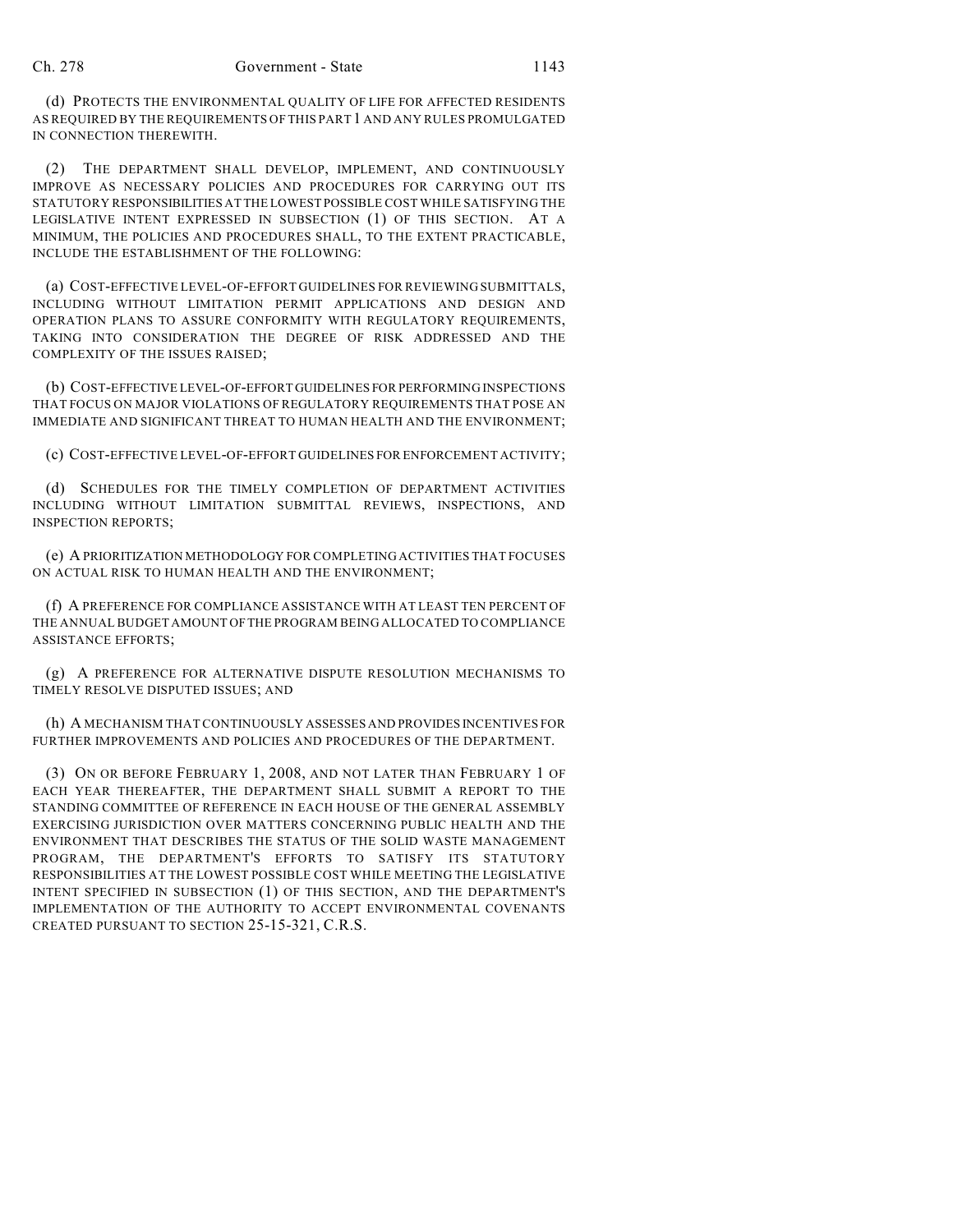**SECTION 10.** 30-20-109 (1) (d) and (2) (b), Colorado Revised Statutes, are amended, and the said 30-20-109 is further amended BY THE ADDITION OF THE FOLLOWING NEW SUBSECTIONS, to read:

**30-20-109. Commission to promulgate rules.** (1) The solid and hazardous waste commission shall promulgate rules for the engineering design and operation of solid wastes disposal sites and facilities, which may include:

(d) The establishment of a reviewing fee to be charged by the department for the review of any written recommendation and findings of a private contractor who has acted in lieu of the department to review an application for a solid wastes disposal site and facility under the provisions of section 30-20-103.7 for operational, geological, hydrological, and engineering compliance with the state's requirements. Such fee shall not exceed actual and reasonable costs up to one hundred dollars per hour. Such fee AND shall not exceed five thousand dollars.

(2) The solid and hazardous waste commission may promulgate rules concerning:

(b) The establishment of a fee for the review of  $\alpha$  new solid wastes disposal site and facility application or for the review of amendments or revisions to an original application upon which a certificate of designation has previously been issued, for SUBMITTALS AND the preoperation inspection for such site and facility, for the attendance of department staff at public meetings and hearings concerning such application or amendments ASSOCIATED ACTIVITIES, and for the assessment of remediation activities concerning closed or old disposal sites or spill and incident clean-ups. The total fee charged for the review of an application or amendments to an application shall not exceed the actual documented costs incurred by the department in the performance of these activities AND SHALL BE SUBJECT TO THE MAXIMUM LEVELS ESTABLISHED IN ACCORDANCE WITH THE PROVISIONS OF SUBSECTION (2.5) OF THIS SECTION. Such review shall be completed within one hundred fifty days from date of issuance of the department's decision to begin its review. pursuant to the provisions of paragraph  $(c)$  of this subsection  $(2)$ . In no case shall such fee exceed ten thousand dollars; except that such ten-thousand-dollar limit shall not apply to any application reviewed by a private contractor under the provisions of section 30-20-103.7. Moneys from the collection of such fees shall be credited to the solid waste management fund pursuant to the provisions of section 30-20-118. Such moneys shall be used solely to support the application review process and to support the staff of the department involved with such process.

(2.5) THE SOLID AND HAZARDOUS WASTE COMMISSION SHALL PROMULGATE RULES PERTAINING TO THE ASSESSMENT OF ANNUAL FEES AND DOCUMENT REVIEW AND ACTIVITY FEES TO OFFSET PROGRAM COSTS FROM SOLID WASTE DISPOSAL SITES AND FACILITIES IN ACCORDANCE WITH THE FOLLOWING REQUIREMENTS:

(a) ANNUAL FEES SHALL BE ESTABLISHED FOR SOLID WASTE DISPOSAL SITES AND FACILITIES THAT ARE NOT REQUIRED TO PAY SOLID WASTE USER FEES IMPOSED PURSUANT TO SECTION 25-16-104.5, C.R.S. THE FEE IMPOSED BY THIS PARAGRAPH (a) SHALL NOT EXCEED FIVE THOUSAND DOLLARS PER YEAR PER FACILITY; EXCEPT THAT A MONOFILL FACILITY THAT CONTAINS COAL COMBUSTION PRODUCTS SHALL BE EXEMPT FROM THE FEE IMPOSED BY THIS PARAGRAPH (a). THE ANNUAL FEE SHALL BE UNIFORM AMONG OWNERS OF THE SAME TYPE OF, AND SIMILARLY SIZED,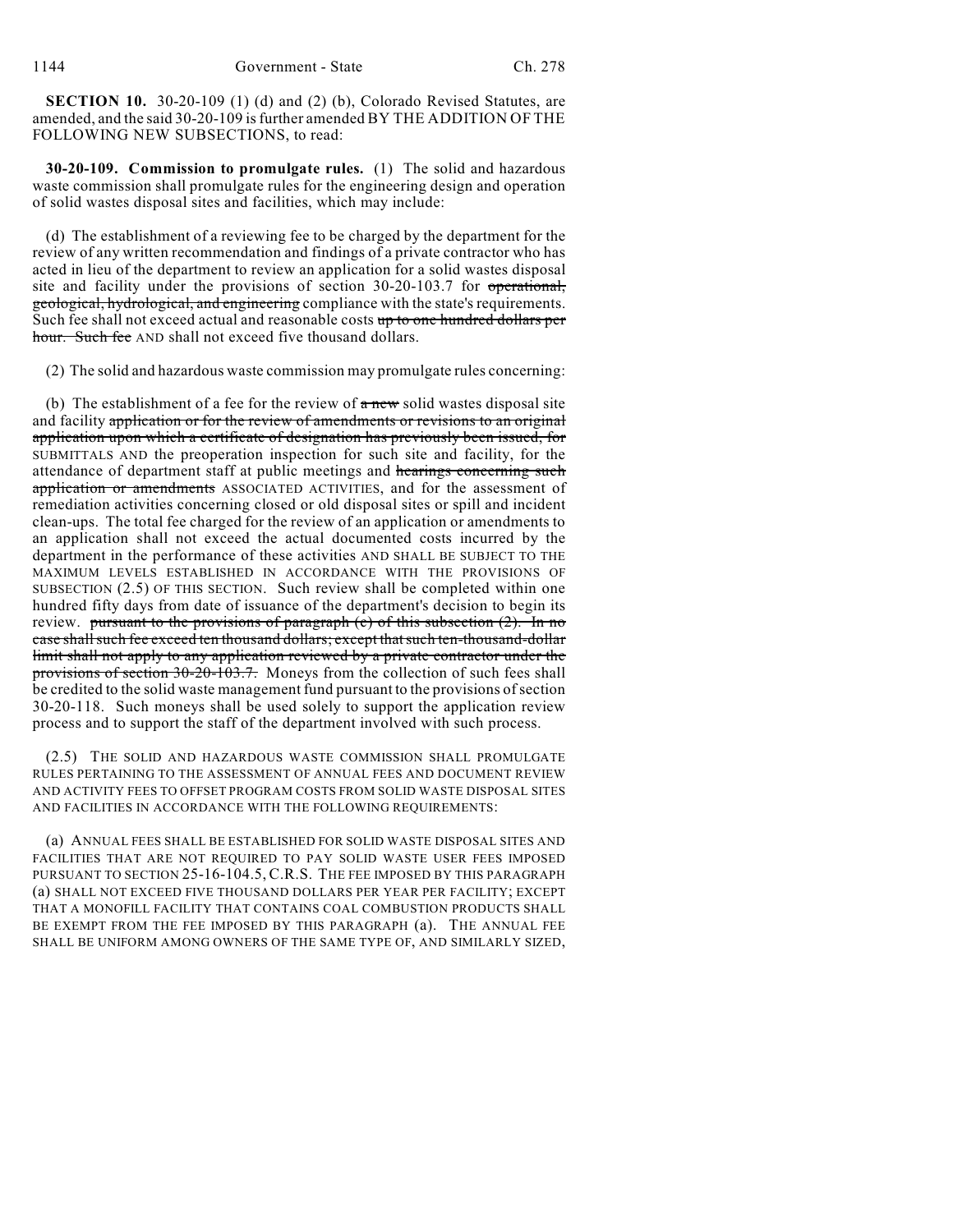FACILITY AND SHALL CONSIDER THE DEPARTMENT'S LEVEL OF EFFORT IN REGULATING THE FACILITIES.

(b) THE HOURLY CHARGE FOR THE DOCUMENT REVIEW AND ACTIVITY FEES SHALL BE ESTABLISHED AT A RATE COMPARABLE TO INDUSTRY RATES FOR PERFORMING SIMILAR TASKS WITH MAXIMUM LEVELS ON DOCUMENT REVIEW AND ACTIVITY FEES THAT REFLECT TIMELY AND COST-EFFECTIVE REVIEWS.

(c) THE DEPARTMENT SHALL PROVIDE A RECEIPT FOR THE FEES PAID PURSUANT TO THIS SUBSECTION (2.5), SHALL TRANSMIT SUCH PAYMENTS TO THE STATE TREASURER, AND ACCEPT THE STATE TREASURER'S RECEIPT IN RETURN FOR THE PAYMENTS TRANSMITTED. THE STATE TREASURER SHALL CREDIT ONE HUNDRED PERCENT OF THE FEES TRANSMITTED PURSUANT TO THIS PARAGRAPH (c) TO THE SOLID WASTE MANAGEMENT FUND CREATED IN SECTION 30-20-118 (1) TO BE USED FOR BY THE DEPARTMENT IN CARRYING OUT ITS DUTIES AND RESPONSIBILITIES CONCERNING SOLID WASTE MANAGEMENT.

(2.7) IF THE DEPARTMENT DETERMINES THAT A SITE OR FACILITY IS OR HAS BEEN SUBJECT TO PAYMENT OF THE ANNUAL FEE REQUIREMENTS PURSUANT TO SUBSECTION (2.5) OF THIS SECTION AND HAS NOT PAID ANY PORTION OF THE AMOUNT OF FEES DUE AND OWING, IN ADDITION TO ANY OTHER REMEDIES THE DEPARTMENT MAY HAVE IN SUCH CIRCUMSTANCES AS PROVIDED BY LAW, THE DEPARTMENT MAY ASSESS THE SITE OR FACILITY AN ADDITIONAL FEE TO OFFSET PROGRAM COSTS CAUSED BY THE SITE OR FACILITY WHICH ADDITIONAL FEE SHALL BE EQUIVALENT TO DOUBLE THE AMOUNT OF THE ESTIMATED ANNUAL FEE, WITHOUT INTEREST, THAT THE SITE OR FACILITY WOULD HAVE PAID THE DEPARTMENT IF THE FEE HAD BEEN PAID AS REQUIRED BY LAW.

**SECTION 11.** Part 1 of article 20 of title 30, Colorado Revised Statutes, is amended BY THE ADDITION OF A NEW SECTION to read:

**30-20-122. Additional duties of the department - data collection on recycling, solid waste, and solid waste diversion - report.** (1) (a) THE DEPARTMENT SHALL COLLECT INFORMATION AND DATA ON RECYCLING, SOLID WASTE, AND SOLID WASTE DIVERSION. DATA REQUIRED TO BE COLLECTED BY THE DEPARTMENT ON RECYCLING, SOLID WASTE, AND SOLID WASTE DIVERSION AS REQUIRED BY THIS SUBSECTION (1) SHALL INCLUDE WITHOUT LIMITATION:

(I) STATE-WIDE AND REGIONAL SOLID WASTE STREAM COMPONENTS SUCH AS TYPE OF MATERIAL, QUANTITIES OF EACH MATERIAL, AND FLOW OF EACH MATERIAL;

(II) THE PROPORTION OF SOLID WASTE GENERATED IN THE STATE THAT HAS BEEN DIVERTED TO OTHER USES THAT MAY BE BASED UPON A MODEL ESTABLISHED BY THE FEDERAL ENVIRONMENTAL PROTECTION AGENCY FOR THE PURPOSE OF CALCULATING A RECYCLING RATE;

(III) REUTILIZED MATERIALS, AMOUNTS, AND RATES;

- (IV) TECHNICAL AND INNOVATIVE SOLID WASTE MANAGEMENT DEVELOPMENTS;
- (V) A STATE-WIDE INVENTORY OF SITES AND FACILITIES PERFORMING RECYCLING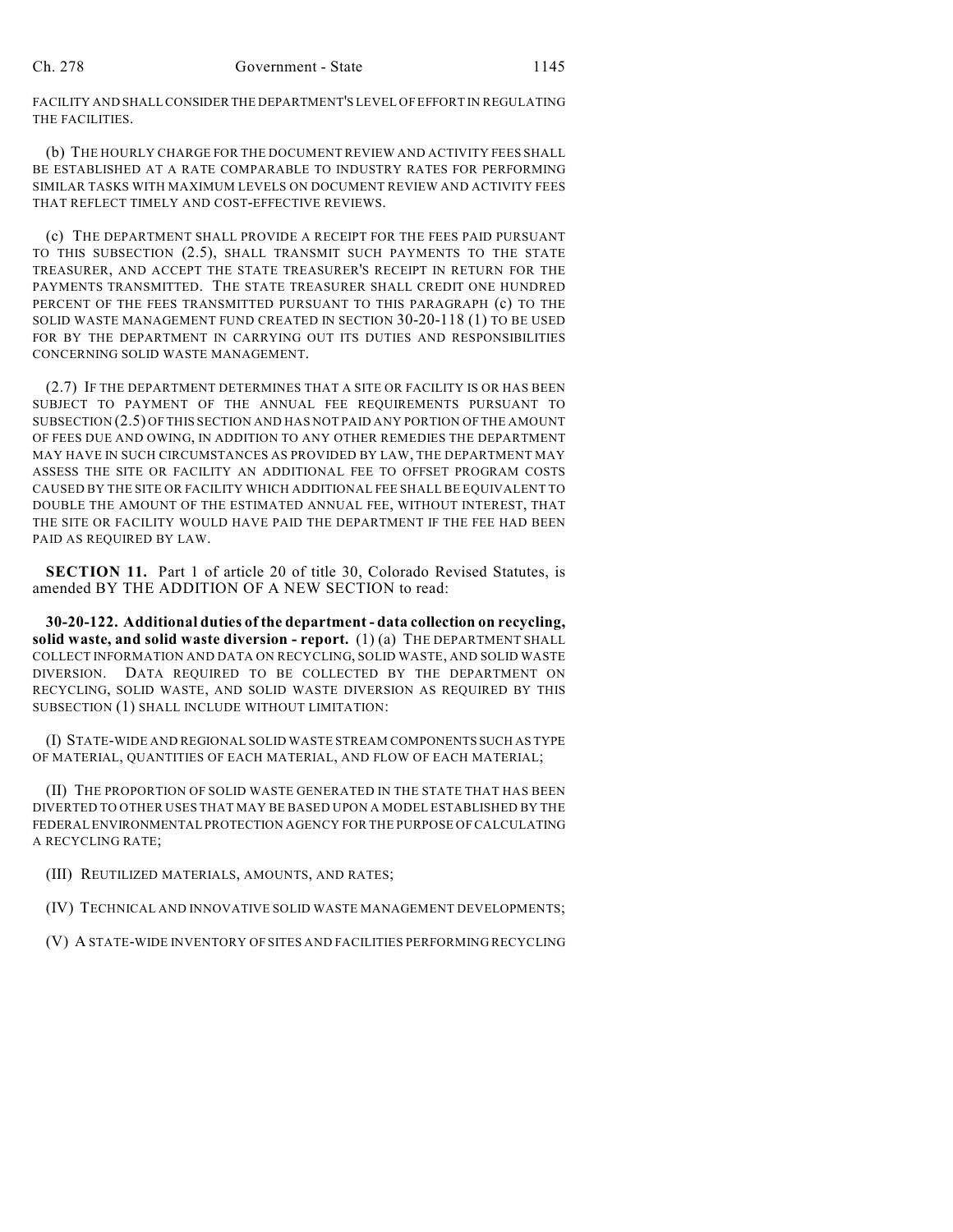OR OTHER SOLID WASTE PROCESSING OR DIVERSION;

(VI) THE NUMBER OF JOBS CREATED AND ANY OTHER ECONOMIC IMPACTS RESULTING FROM THE AWARDING OF RECYCLING RESOURCES ECONOMIC OPPORTUNITY GRANTS MADE AVAILABLE PURSUANT TO SECTION 25-16.5-106.7, C.R.S.; AND

(VII) OTHER DATA AS NECESSARY TO FURTHER THE PURPOSES OF THIS PART 1.

(b) ON OR BEFORE FEBRUARY 1, 2009, AND ANNUALLY ON OR BEFORE FEBRUARY 1 OF EACH CALENDAR YEAR THEREAFTER, THE DEPARTMENT SHALL SUBMIT A REPORT TO THE STANDING COMMITTEE OF REFERENCE IN EACH HOUSE OF THE GENERAL ASSEMBLY EXERCISING JURISDICTION OVER MATTERS CONCERNING PUBLIC HEALTH AND THE ENVIRONMENT THAT INCLUDES A SUMMARY OF THE INFORMATION OR DATA COLLECTED PURSUANT TO PARAGRAPH (a) OF THIS SUBSECTION (1) AND ALL EVALUATIONS AND CONCLUSIONS DRAWN FROM THE INFORMATION OR DATA COLLECTED.

(2) THE DEPARTMENT SHALL HOLD ANY INFORMATION OR DATA SUBMITTED TO IT BY SOLID WASTE ENTITIES PURSUANT TO SUBSECTION (1) OF THIS SECTION AS CONFIDENTIAL BUSINESS INFORMATION UPON REQUEST OF THE SUBMITTING ENTITY IF THE INFORMATION OR DATA SATISFIES THE DEFINITION OF TRADE SECRET AS SPECIFIED IN SECTIONS  $7-7-102$  (4) AND 18-4-408 (2) (d), C.R.S. THE BURDEN OF PROVING THAT THE INFORMATION OR DATA IS PROTECTED AS A TRADE SECRET SHALL BE UPON THE PARTY ASSERTING THE CLAIM.

**SECTION 12. Appropriation.** (1) In addition to any other appropriation, there is hereby appropriated, to the department of public health and environment, for the fiscal year beginning July 1, 2007, the sum of three million three hundred seven thousand five hundred sixty-five dollars (\$3,307,565) and 4.8 FTE, or so much thereof as may be necessary, for the implementation of this act. Of said sum, two million four hundred eighty-two thousand five hundred sixty-five dollars (\$2,482,565) shall be out of any moneys in the recycling resources economic opportunity fund created in section 25-16.5-106.5, Colorado Revised Statutes, not otherwise appropriated, and eight hundred twenty-five thousand dollars (\$825,000) shall be out of any moneys in the solid waste management fund created in section 30-20-118 (1), Colorado Revised Statutes, not otherwise appropriated.

(2) In addition to any other appropriation, there is hereby appropriated, out of any moneys in the waste tire cleanup fund created in section 24-32-114 (1), Colorado Revised Statutes, not otherwise appropriated, to the department of local affairs, for the fiscal year beginning July 1, 2007, the sum of seven hundred thirty-two thousand five hundred sixty-five dollars (\$732,565) and 0.2 FTE, or so much thereof as may be necessary, for the implementation of this act.

**SECTION 13. Effective date.** This act shall take effect July 1, 2007.